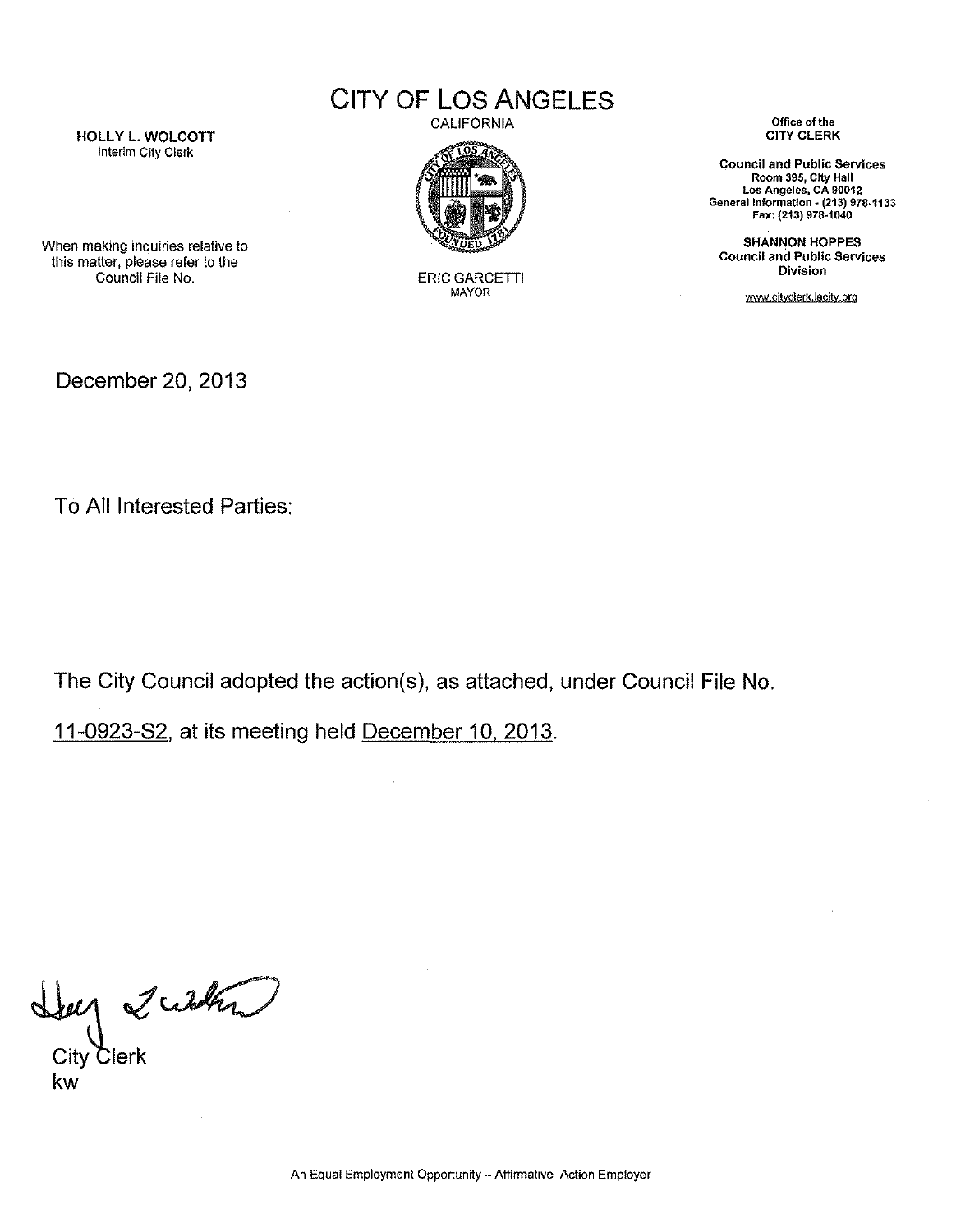| Mayor's Time Stamp                          | TIME LIMIT FILES<br><b>ORDINANCES</b> |                           |                   | <b>City Clerk's Time Stamp</b> |
|---------------------------------------------|---------------------------------------|---------------------------|-------------------|--------------------------------|
| 2013 DEC 11 PM 3:37                         |                                       |                           |                   | 2013 DEC 11 PM 3:30            |
| CITY OF LOS ANGELES                         |                                       | BY.                       | <b>CITY CLERK</b> | <b>TIEPUTY</b>                 |
| <b>COUNCIL FILE NUMBER</b><br>$-11-0923-52$ |                                       | COUNCIL DISTRICT          |                   | 19814                          |
| COUNCIL APPROVAL DATE DECEMBER 10, 2013     |                                       | LAST DAY FOR MAYOR TO ACT |                   | DEC 2 3 2013                   |
| ORDINANCE TYPE: Ord of Intent Zoning        | Personnel                             |                           | General           |                                |

Improvement LAMC X LAAC CU or Var Appeals - CPC No.

SUBJECT MATTER: AMENDING THE LOS ANGELES ADMINISTRATIVE CODE TO ALLOW MURALS ON SINGLE-FAMILY RESIDENCES IN COUNCIL DISTRICTS 1, 9, AND 14 AND ON EXTERIOR BUILDING OPENINGS

|                                                                                                                    | <b>APPROVED</b> | <b>DISAPPROVED</b> |   |               |         |
|--------------------------------------------------------------------------------------------------------------------|-----------------|--------------------|---|---------------|---------|
| PLANNING COMMISSION                                                                                                |                 |                    |   |               |         |
| DIRECTOR OF PLANNING                                                                                               |                 |                    | w | E III         | 뫀       |
| <b>CITY ATTORNEY</b>                                                                                               |                 |                    |   | 5EC           |         |
| CITY ADMINISTRATIVE OFFICER                                                                                        |                 |                    |   |               |         |
| <b>OTHER</b>                                                                                                       |                 |                    |   | $\frac{1}{2}$ |         |
|                                                                                                                    |                 |                    | 곶 | 44            |         |
| DATE OF MAYOR APPROVAL, DEEMED APPROVED OR *VETO                                                                   |                 | DEC 172013         |   |               | ्<br>ति |
| (*VETOED ORDINANC <del>ES MUST BE</del> ACCOMPANIED WITH OBJECTIONS IN WRITING PURSUANT TO CHARTER SEC. 250(b) (c) |                 |                    |   |               |         |

### **(CITY CLERK USE ONLY PLEASE DO NOT WRITE BELOW THIS LINE)**

| DATE RECEIVED FROM MAYOR        | DEC 1 7 2013 | ORDINANCE NO. | 182825                  |             |
|---------------------------------|--------------|---------------|-------------------------|-------------|
| DATE PUBLISHED                  | DATE POSTED  | DEC 18 2013   | <b>EFFECTIVE DATE</b>   | JAN 27 2014 |
| ORD OF INTENT: HEARING DATE     |              |               | ASSESSMENT CONFIRMATION |             |
| ORDINANCE FOR DISTRIBUTION: YES | NO L         |               |                         |             |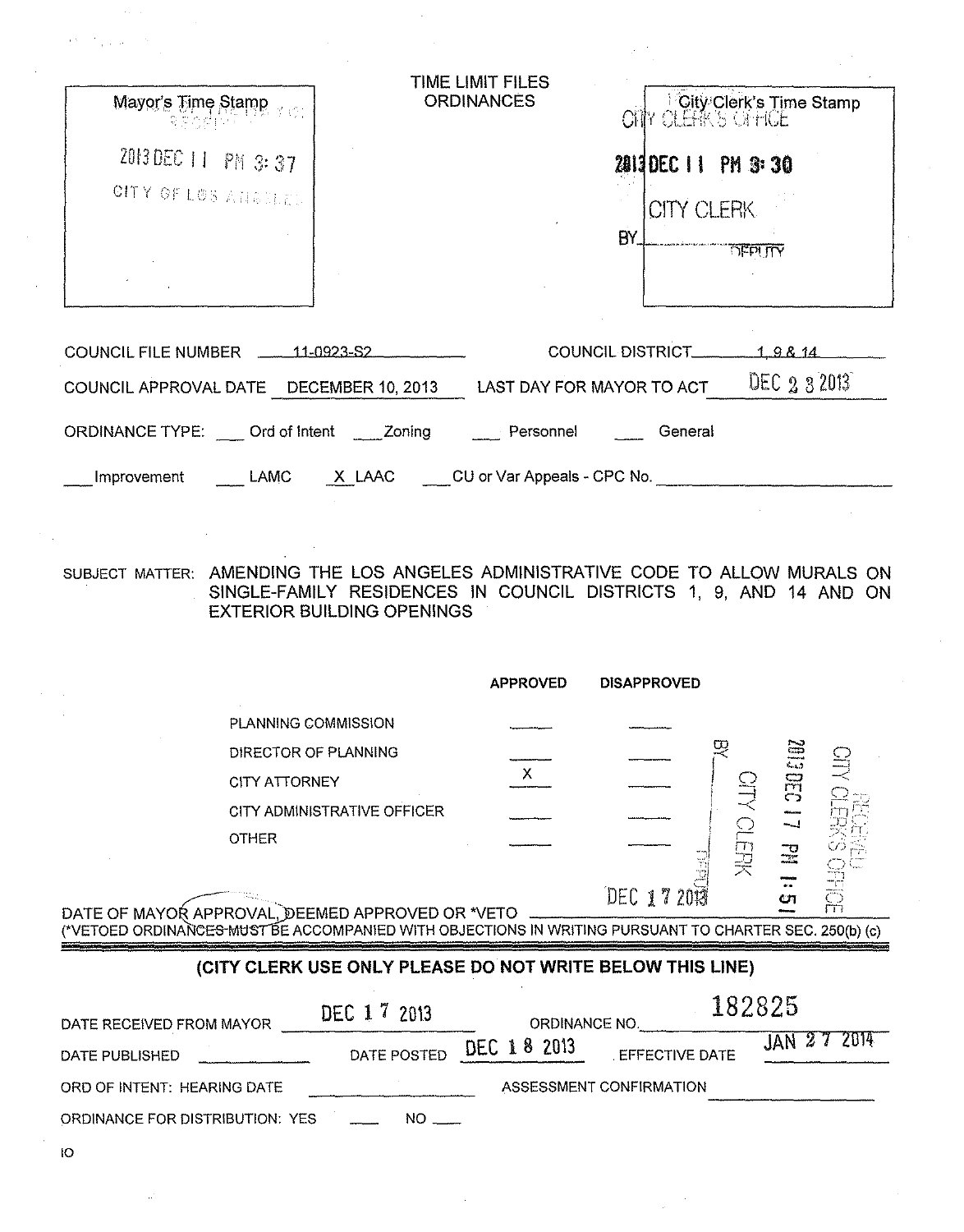**File** No. 11-0923-S2

 $1/313$ 

CATEGORICAL EXEMPTION, PLANNING AND LAND USE MANAGEMENT COMMITTEE REPORT and ORDINANCE FIRST CONSIDERATION relative to amending the Los Angeles Administrative Code to allow murals on single-family residences in Council Districts 1, 9, and 14 and on exterior building openings.

Recommendations for Council action, SUBJECT TO THE APPROVAL OF THE MAYOR:

- 1. FIND that this action is categorically exempt from California Environmental Quality Act pursuant to Article Ill, Class 3 of the City's Environmental Guidelines. [ENV-2013-3392-CE and ENV-2008-2143-CE]
- 2. ADOPT the FINDINGS of the Director of Planning, attached to Council file 11-0923-S2, as the FINDINGS of the Council.
- 3. PRESENT and ADOPT the accompanying ORDINANCE to amend LAAC Section 22.119:
	- a. Subdivision (7), Subsection (d) to allow original art murals on lots that are developed with only one single-family residential structure and that are located within Council Districts 1, 9, and 14.
	- b. Subdivision (6), Subsection (d) to allow murals on exterior building openings.

Fiscal Impact Statement: None submitted by the City Attorney and the Department of City Planning. Neither the City Administrative Officer nor the Chief Legislative Analyst has completed a financial analysis of this report.

Community Impact Statement: None submitted.

### **(10 VOTES REQUIRED ON SECOND READING)**

### **Summary**

At a regular meeting held on November 19, 2013, the Planning and Land Use Management Committee considered reports from the City Attorney and the Department of City Planning (DCP) and Ordinance relative to amending the Los Angeles Administrative Code to allow murals on single-family residences in Council Districts 1, 9, and 14 and on exterior building openings. Staff from the DCP gave the Committee background information on the matter.

After an opportunity for public comment, the Committee recommended that Council approve the recommendations contained in the City Attorney report and adopt the Ordinance amending the Los Angeles Administrative Code to allow murals on single-family residences in Council Districts 1, 9, and 14 and on exterior building openings. This matter is now submitted to Council for its consideration.